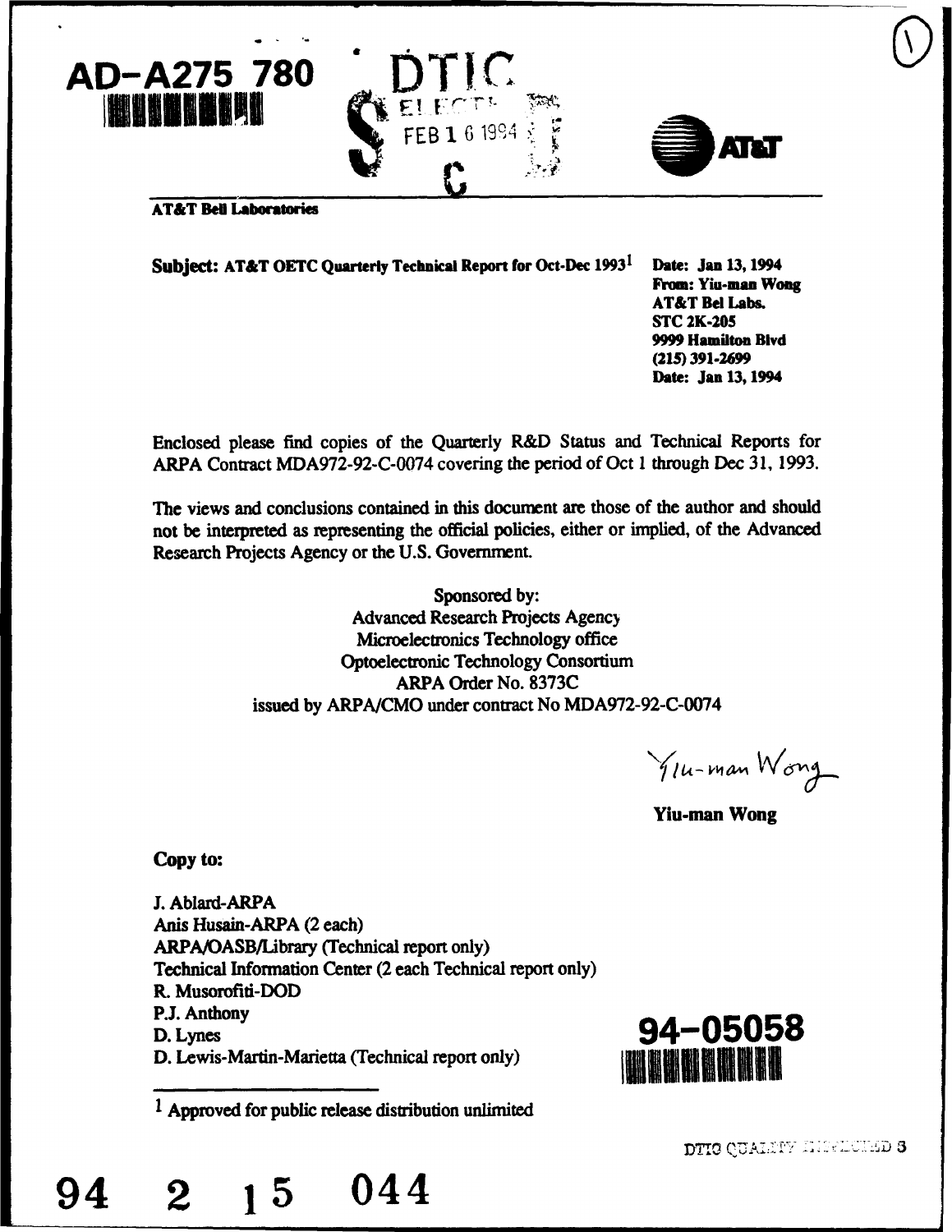#### Summary of AT&T Quarterly Report Oct-Dec, **93**

#### Task **A.1: VCSEL** fabrication

1. Processing: Full 2" mechanical wafer processing was demonstrated in MH. Processing of two OETC wafers have been completed but device did not lase due to poor contacts results from contamination in SiN-assisted lift-off. Three more OETC wafers were being processed in MH.

 $W#1378$  which has properly designed metal width of 20  $\mu$ m for high speed operation, was diced. However, debris and residue were found during chip separation process. They have to be removed before die-bonded to Si base plate in OSA assembly. Method was being developed to remove residue on these SEL array chips.

2. Testing: W#1378 were undergone complete wafer level testing, software was fully debugged, and chip screening procedure for final wafer yield was established. All automated test equipment was moved to MH on Dec 15, 93.

#### 3. Device High Speed Characterization at MM:

(1) For light coupled into a 1 meter long  $62.5 \mu m$  graded index (GRIN) multimode (MM) fiber and with  $I_{th} = 4.5$  mA,  $I_{bias} = 6$  mA, and  $I_{mod} = +/-3$  mA, when the SEL was modulated at 500 MHz (Return to Zero, RZ), using ?seudo-Random Bit Sequence (PRBS) of  $2^7$  - 1, the BER was found to be <  $10^{-11}$ . This is not true for high PRBS (>  $2^{10}$  - 1); this is attributed to poor impedance matching of the laser. (2) With a 62  $\Omega$ resistor in parallel with the SEL, the BER is < **10 -11** at PRBS up to 223 - 1. (3) Further measurement at 700 MHz, RZ, BER  $\sim 10^{-14}$  was observed with  $2^{23}$  - 1 PRBS for a period of 23 hour of error free transmission.

#### Milestone 12 (this Quarterly Report) of Task A.1 is completed.

#### 1.2 Task A.2: Transmitter nackaging

Summary: In this quarter, the fabrication of the film Integrated Circuit **(FIC)** were completed. Assembly of **5** Tx modules were almost completed except for re-work of the final wire bonding of the GaAs laser array drive IC chip to the FIC.

10 mechanical and 10 good laser driver chips were received from MM (Oct 12, 93). MCM-C fabrication was completed: masks for MCM-C substrate were procured, art work was received, front to backside via were drilled, ceramic substrate was prepared. This was followed by: sawing, capacitor and lead frame attachment, etc. Five OSAs (5 low speed SEL arrays from W#1374 + 10 discrete Si PDs + 10 Si base plates + 5 heat spreaders) sent to MV, AT&T on Nov 16, 93 to be assembled with the POLYFIC and laser driver ICs + op amps. Five Tx modules were being wire bonded by an outside company that did the wire bonding for the Rx modules. However, damages to the air bridge structures on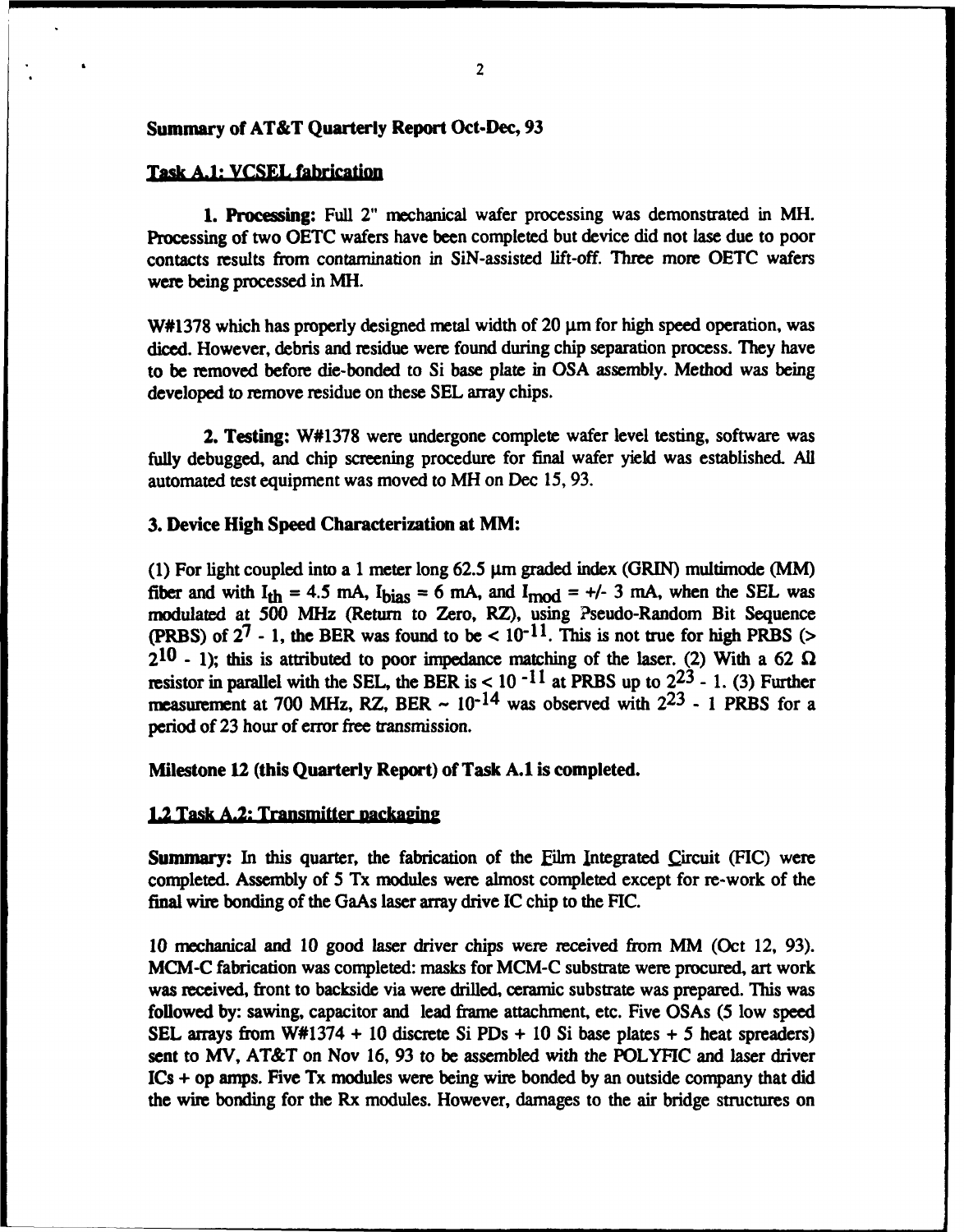

# **AT&T Bell Laboratories**

date: February 3, 1994

Subject: Sixth Quarter Report on DARPA Contract MDA972-92-C0074

> from: D. J. Lynes Org. BL0111480 **MH 7F-530**  $(908) 582 - 5066$

The following reports on the AT&T charges as a function of the progress on each of the major tasks on the DARPA Contract MDA972-92-C0074. The charges on this Firm Fixed Price contract are based on the contract estimate. The clear portion of the bar chart shows the charges by Task for the sixth quarter, while the shaded portion shows the anticipated charges for the seventh quarter. The straight line shows single point cumulative amounts for the first, second, third, fourth, fifth and sixth quarters.

D. J. Lynes

MH-11148-DJL-lj  $\ddot{\cdot}$ 

Att. As stated

|                  | Accesion For              |  |  |  |  |  |
|------------------|---------------------------|--|--|--|--|--|
| NTIS CRA&I       |                           |  |  |  |  |  |
| DTIC TAB<br>П    |                           |  |  |  |  |  |
| Unannounced<br>⊓ |                           |  |  |  |  |  |
| Justification    |                           |  |  |  |  |  |
| Distribution/    |                           |  |  |  |  |  |
|                  | <b>Availability Codes</b> |  |  |  |  |  |
| Dist             | Avail and J or<br>Special |  |  |  |  |  |
|                  |                           |  |  |  |  |  |
|                  |                           |  |  |  |  |  |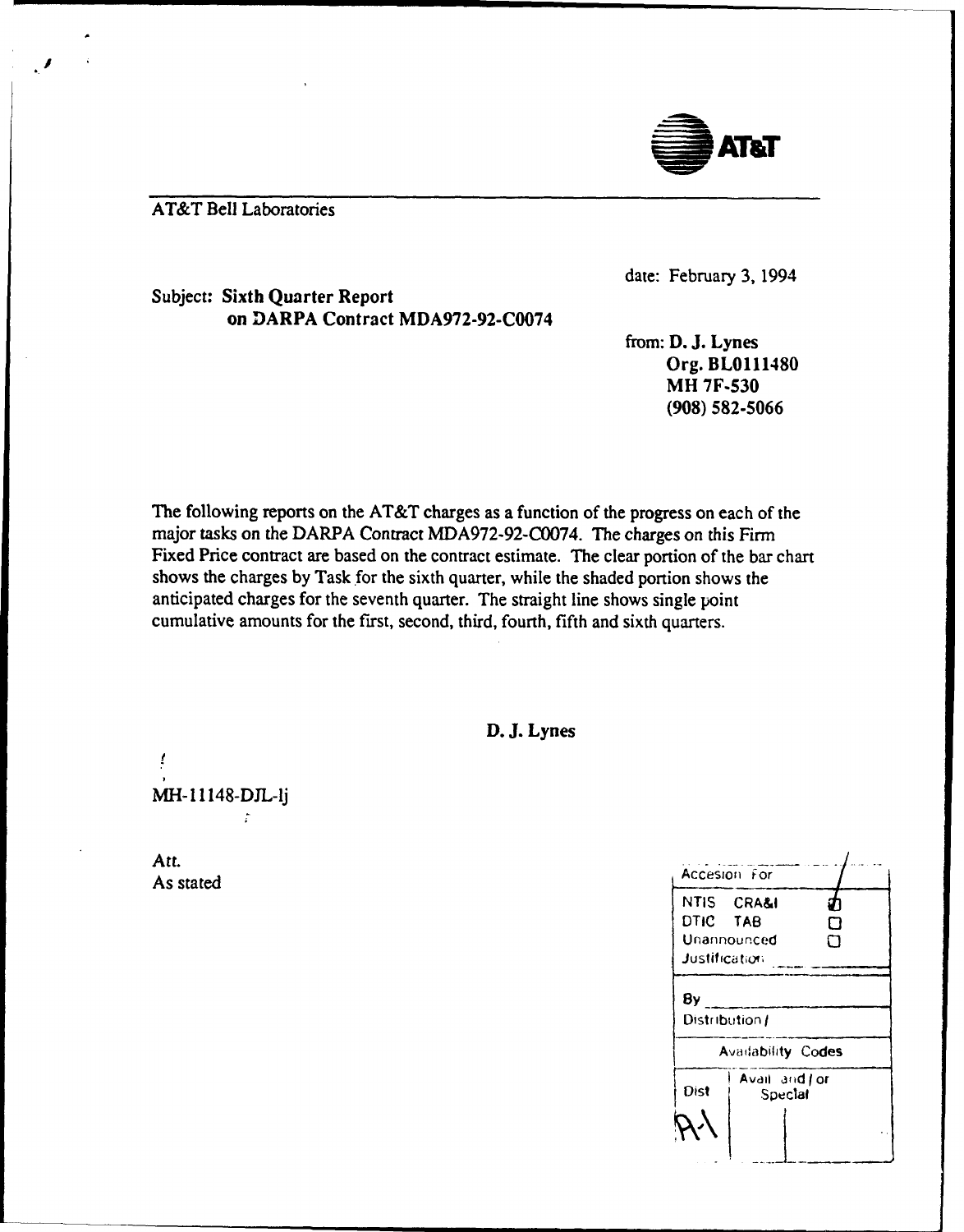

**Milestones Completed**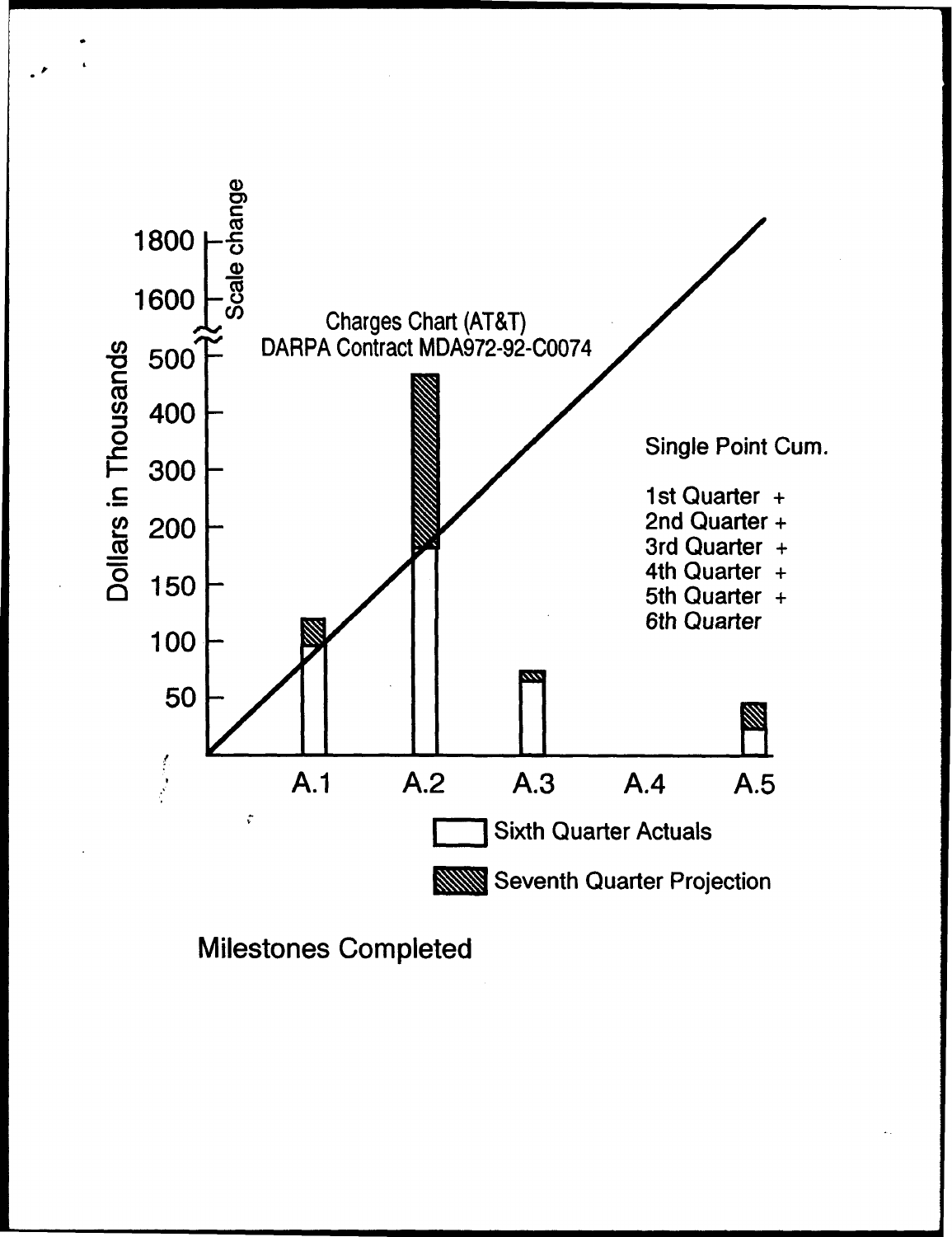the GaAs IC driver chips were found under high resolution microscope in the final inspection. The cause was attributed to insufficient clearance in a reverse clamp position. This latter case occurred in order to avoid contacting the decoupling capacitors. Thus the wire bonding of these 5 Tx modules will be reworked. (As of  $1/13/94$ , 3 were successfully reworked; 2 had been delivered to MM on Jan **11,** 94 and **I** will be delivered later).

Except Milestones 9 and 13 (Status Report on test assembly and Deliver **8-12** Modules-Start) which are delayed due to waiting for data link test results from Martin Marietta, Milestone **10, 11,** and 14 (Packaged array Ver. 2, Deliver Prototype Models, and this quarterly report) have been completed.

## **1.3 Task A.3: Receiver nackaging**

Summary: In this quarter, 4 Rx modules were delivered to MM during the period Nov 12-24, **93.** Since this was the first time we exercised the full assembly cycle, some detail fabrication and assembly issues were uncovered, and resolved.

7 MSM (detector array only) chips, 7 mechanical receiver ICs, and 10 functional MSM detector array chips were received from IBM (Oct 18, 93).

7 out of 10 heat spreader have been received from TI. TI found remaining heat spreaders more porous, and stop shipping them. TI also ran out of material therefore the remaining 3, will have to wait for new supply of materiaL Since Rx module is expected to dissipate less heat than the Tx module, we decided to save the Silvar heat spreader for the Tx modules, and use the **Al** heat spreader for some of the Rx modules.

10 OSAs were shipped to MV, AT&T since Oct 10, 93 to be assembled with the MCM-C substrates.

Problem was found in solder paste screening process for the attachment of the decoupling capacitors. This resulted in multiple screening steps, leading to cracking of the ceramic substrates. 1 substrate was readied for final assembly with the OSA. Due to some quality concern, and since the next batch of substrate would soon be available in a week (second run), we decided to terminate the complete process.

| <b>IBM#</b><br><b>Rcd</b><br>(10/18) | <b>Heat</b><br><b>Spreader</b> | <b>FAB</b><br># | <b>Date</b><br>To<br><b>MV</b> | <b>MV</b><br>${\bf I\!D}$ | <b>Date</b><br>To<br><b>MM</b> | <b>Ultimate</b><br><b>Destination</b> | <b>Comment</b>                             |
|--------------------------------------|--------------------------------|-----------------|--------------------------------|---------------------------|--------------------------------|---------------------------------------|--------------------------------------------|
| 31R"B"                               | $\bullet$                      | 25              |                                |                           |                                |                                       | Not assembled                              |
| 23R"A"                               | <b>Silvar</b>                  | 51              | 10/20                          | $\mathbf{2}$              |                                | <b>Chet</b>                           | damaged in wire<br>bonding                 |
| 28L"B"                               | <b>Silvar</b>                  | 38              | 10/20                          | $\overline{\mathbf{3}}$   | 11/18                          | <b>MM</b>                             | 3 Mirrors 22,23,24;<br>scraped in cleaning |
| 30R"A"                               | <b>Silvar</b>                  | 18              | 10/20                          | 4                         | 11/12                          | <b>MM</b>                             |                                            |

The following table shows the completion of Rx delivery from the second run in 1993.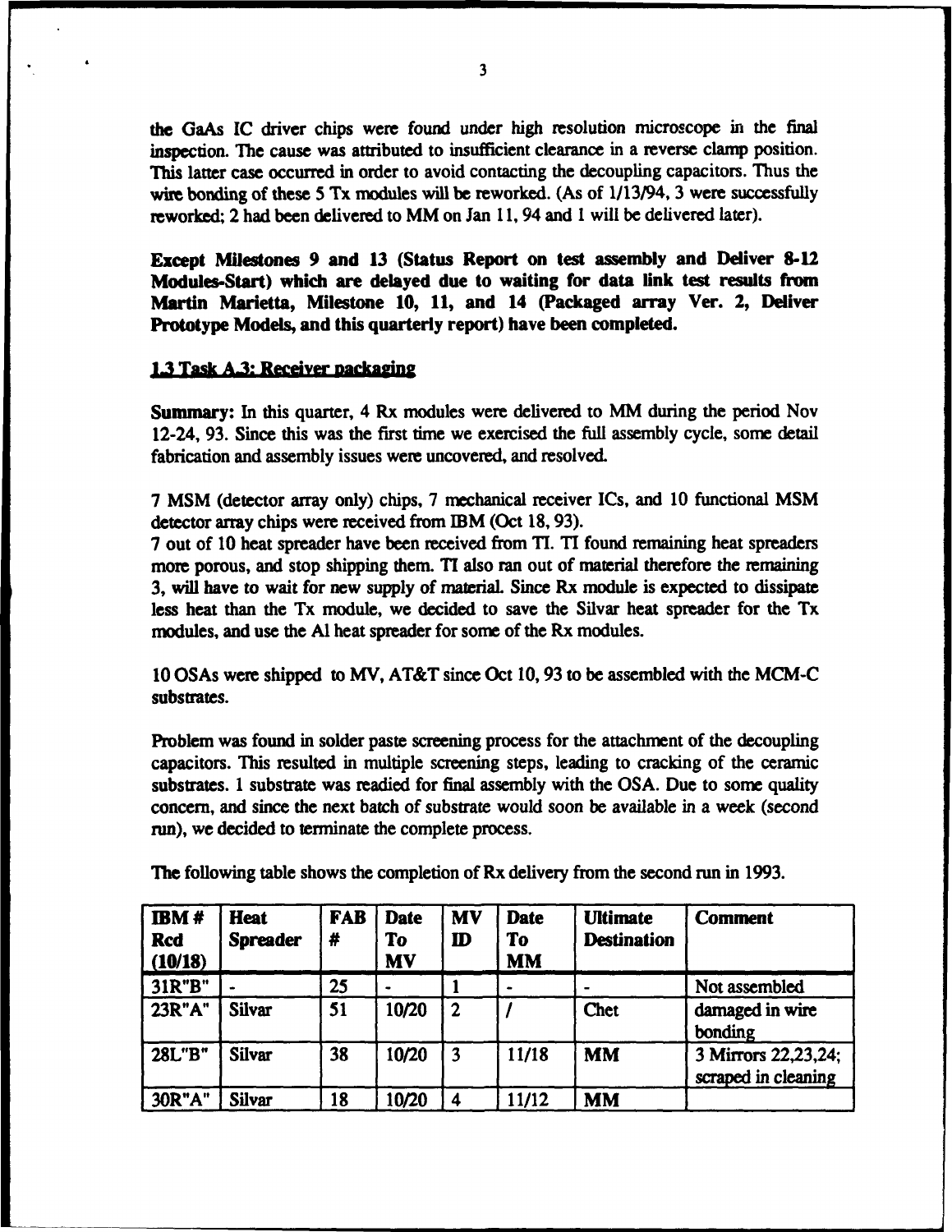| IBM#<br><b>Rcd</b><br>(10/18) | <b>Heat</b><br><b>Spreader</b> | <b>FAB</b><br># | <b>Date</b><br>To<br><b>MV</b> | <b>MV</b><br>$\mathbf{D}$ | <b>Date</b><br>To<br><b>MM</b> | <b>Ultimate</b><br><b>Destination</b> | <b>Comment</b>                              |
|-------------------------------|--------------------------------|-----------------|--------------------------------|---------------------------|--------------------------------|---------------------------------------|---------------------------------------------|
| 32R"B"                        | Al                             | 44              | 11/09                          | 5                         |                                | Dirk                                  | 3 Cdec damaged;<br>dicing problem           |
| <b>24L"C"</b>                 | Al                             | 40              | 11/09                          | 6                         | 11/24                          | <b>MM</b>                             |                                             |
| 23L"A"                        | Al                             | 27              | 11/10                          |                           | 11/24                          | <b>MM</b>                             |                                             |
| <b>24R"A"</b>                 | Al                             | 45              | 11/09                          | 8                         |                                | Chet                                  | 2nd conductor<br>damaged;<br>Being repaired |

Milestones 5 and 7 (Deliver Mechanical Models Ver. **I** and Prototype Models) have been completed. Milestone 6 (Package Production **-** Start) is delayed due to waiting for module test results from MM.

# **1.4 Task A.4: Fiber connector**

Summary: Second order issues that were related to plug and play of MACH cable to the Tx or Rx modules were addressed. We also provided to MM and IBM MACII-fanout cable jumper for future testing purpose.

8 interface cables of length 0.5 meter each that allow one to connect Tx and Rx directly without panel connectors, were received (6 on Oct 12, 93 and 2 on Nov 19, 93).

1 MacII cable with 2 MacII connectors was shipped to IBM at IBM's request (Oct 22, 93). 2 fanout ST connectors could be made on one end of the cable if the cable was cut at the center.

Plugging the present MaclI-32 cable to a Rx requires some looking into the cavity of the module. Also the force of securing the two external screws is arbitrary. This may cause damage of the fiber array polished facet. A design concept that involves an additional spring is being studied to solve the latter problem.

## **1.5** Task **A.S.** Project management

This quarter involves final acquisition of all piece parts from IBM, MM, and foundries. Priorities and plans were set to make good use of available parts first for the Rx modules, then for the Tx modules.

Issues and details of final packaging have been settled through video and teleconferencing between Indian Hill (heat spreader design), Merrimack Valley (compatibility between MCM-C, heat spreader, OSA), Whippany (MacII connector hardware), and Murray Hill (SEL array and FAB). High speed board fabrication responsibility was discussed, and relegated to MM.